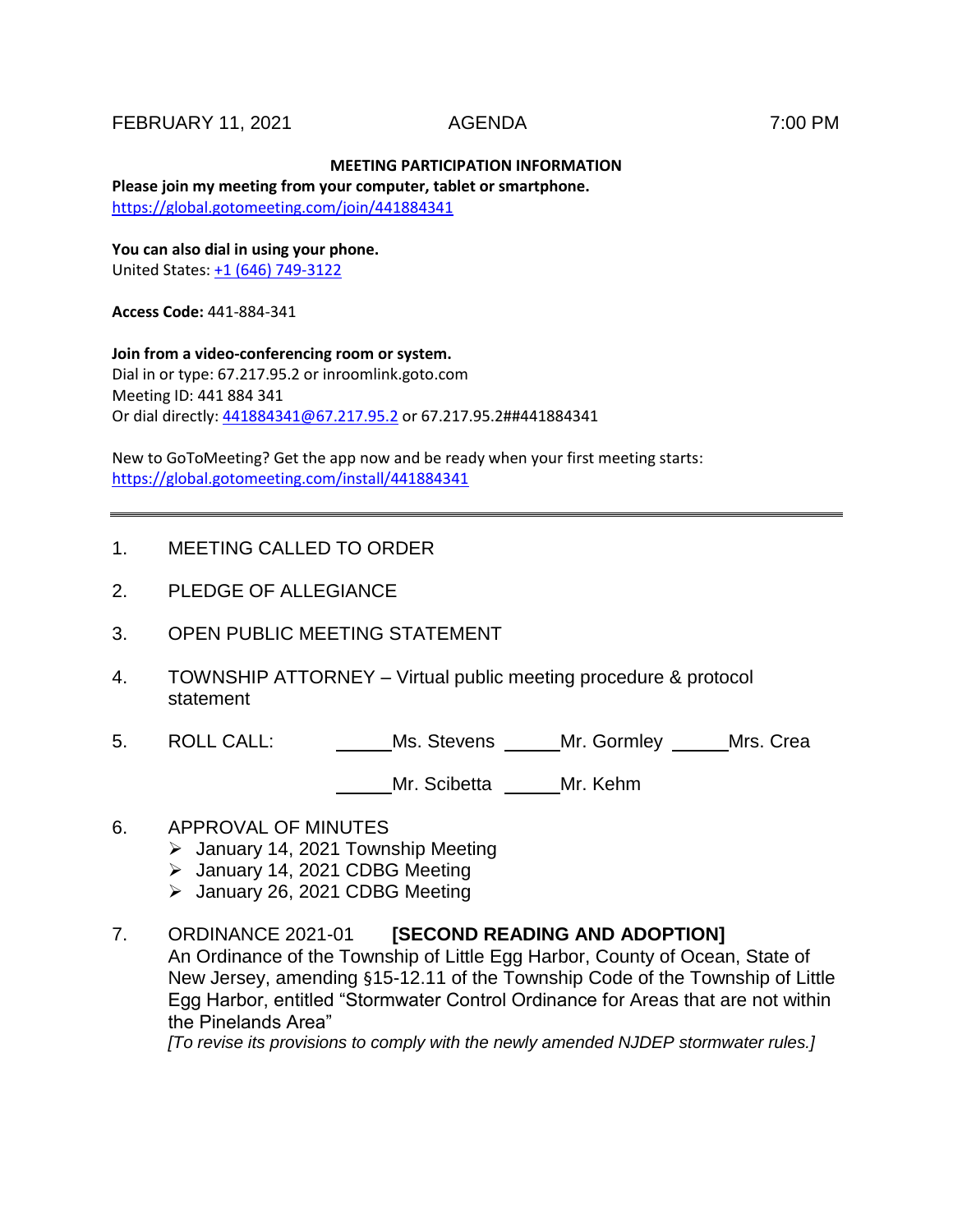# 8. ORDINANCE 2021-02 **[FIRST READING AND INTRODUCTION]**

An Ordinance of the Township of Little Egg Harbor, County of Ocean, State of New Jersey, providing for the acquisition of various public works equipment for the Township of Little Egg Harbor and appropriating \$750,000 therefor and providing for the issuance of \$712,500 in bonds or notes of the Township of Little Egg Harbor to finance the same

*[The improvements hereby authorized to be undertaken consist of the acquisition of various public works equipment for the Township, including but not limited to two sideloader garbage trucks, a pickup truck, a field mower and an enclosed utility trailer.]*

# 9. ORDINANCE 2021-03 **[FIRST READING AND INTRODUCTION]**

An Ordinance of the Township of Little Egg Harbor, County of Ocean, State of New Jersey, amending Chapter 37 of the Township Code of the Township of Little Egg Harbor, entitled "Environmental Commission" so as to amend §37-5 entitled "Powers and Duties"

*[This ordinance clarifies that the Environmental Commission may coordinate with the Green Team Advisory Committee to support and participate in Sustainable NJ.]*

# 10. ORDINANCE 2021-04 **[FIRST READING AND INTRODUCTION]**

An Ordinance of the Township of Little Egg Harbor, County of Ocean, State of New Jersey, amending and supplementing Chapter 323 of the Township Code of the Township of Little Egg Harbor, entitled "Vehicles and Traffic" so as to establish regulations for public parking spaces for charging of electric vehicles *[This ordinance amends Chapter 323, "Vehicles and Traffic" so as to create a new Subsection 323-7A, which establishes regulations for parking at electric charging station and a fee for use.]*

## 11. CONSENT AGENDA

*A Consent Agenda includes Resolutions which are not controversial and do not require individual discussion. The Consent Agenda is moved, seconded, and voted upon as one item by the Governing Body.* 

- 2021-62 Accepting the separation from service of Matthew Spadaccini and authorizing execution of a Separation Agreement and Release with same
- 2021-63 Appointing Rodney R. Haines as interim Township Administrator until December 31, 2021 *[Mr. Haines will receive a stipend of \$20,000 for acting as interim Township Administrator.]*
- 2021-64 Authorizing reimbursement of sick leave to employees for COVID-19 exposure at township building *[A COVID-19 work exposure resulted in eight (8) township employees being directed to leave work and quarantine in accordance with CDC guidelines; these employees will be reimbursed for the sick leave taken for the COVID-19 exposure.]*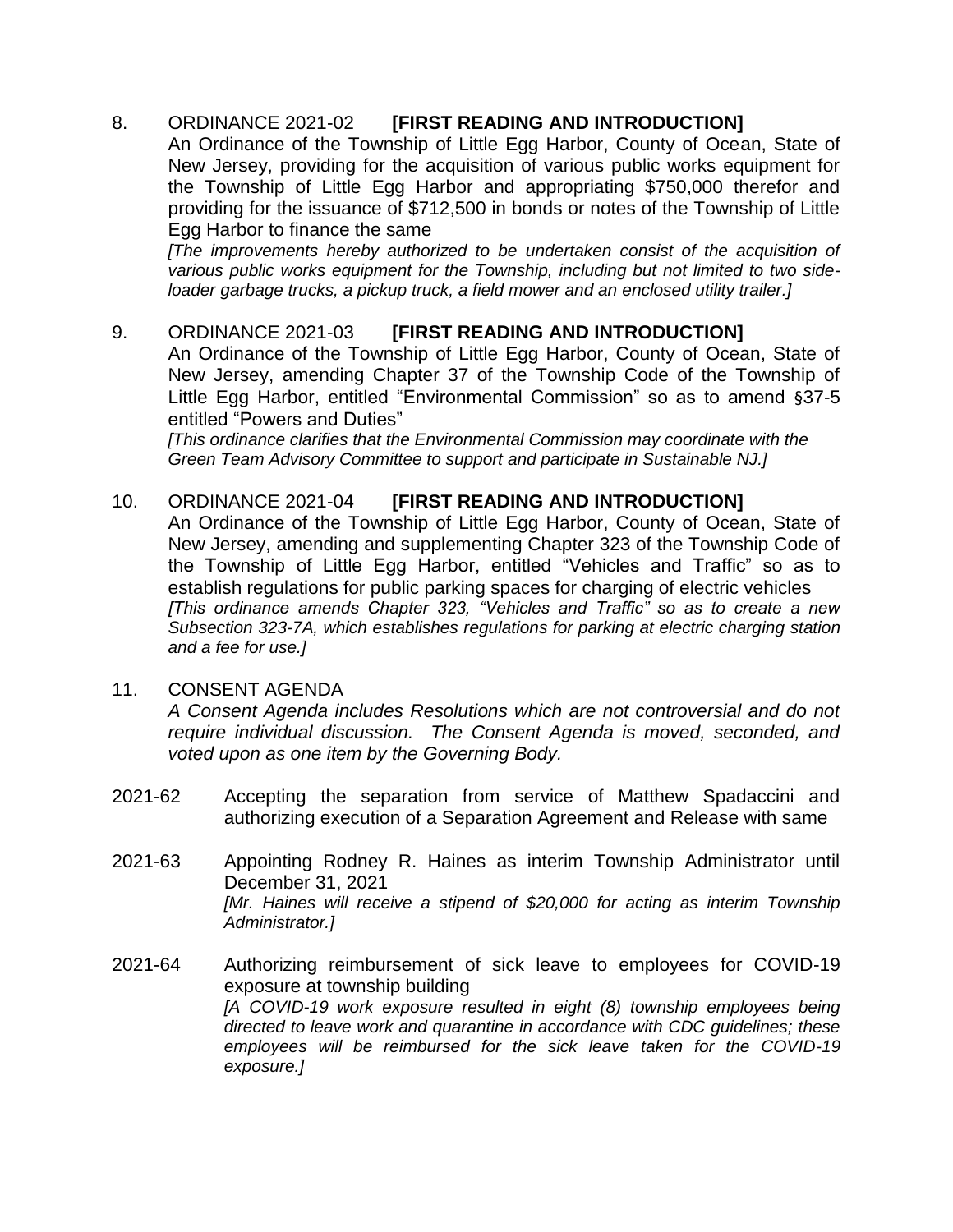- 2021-65 Designating Damian Murray, Esquire, to act as Judge of the single joint municipal court of the Township of Little Egg Harbor and the Township of Eagleswood in accordance with a Shared Services Agreement *[Three (3) year term commencing April 21, 2020 and ending April 22, 2023]*
- 2021-66 Designating Daniel Sahin, Esquire, to act as Alternate Judge of the single joint municipal court of the Township of Little Egg Harbor and the Township of Eagleswood in accordance with a Shared Services Agreement

*[Three (3) year term commencing April 21, 2020 and ending April 22, 2023]*

- 2021-67 Awarding a contract for the 2020 Drainage Improvement Project to MNC Concrete LLC *[Nine (9) bids were received; MNC Concrete LLC was the lowest responsible bidder with said bid being \$219,676.40 Base Bid, Alternate Bid A for \$33,572.64, Alternate Bid B for \$17,443.64, Alternate Bid C for \$13,782.00 and Alternate Bid D for \$3,650.00 for a total of \$288,124.68.]*
- 2021-68 Awarding a contract for lease of two (2) 2021 Ford Escape SE Plug-In Hybrid vehicles to D&M Leasing under the National Cooperative Sourcewell Contract #060618-CVL *[The lease term is for 36 months at \$808.31 a month.]*
- 2021-69 Authorizing the execution of a Shared Services Agreement with the County of Ocean for the FY21 Child Restraint Program Grant *[The CRG is a program run by the Ocean County Sheriff's Office for the purpose of inspecting and installing child restraints in vehicles.]*
- 2021-70 Authorizing the execution of a Shared Services Agreement with the County of Ocean for the FY 2021 Prosecutor's Program *[The Prosecutor's Program is a traffic safety program run by the Prosecutor's Office for the purpose of investigating traffic crashes that result in serious injuries and/or fatalities in Ocean County.]*
- 2021-71 Appointing Rodney Haines as a member to the Natural Lands Trust Advisory Committee
- 2021-72 Appointing Rodney Haines as Safety Coordinator to the Little Egg Harbor Township Safety Committee
- 2021-73 Appointing members to the Little Egg Harbor Township Environmental **Commission**
- 12. PUBLIC COMMENT Consent Agenda Only
- 13. BILL RESOLUTION
- 2021-74 Authorizing the payment of bills in the amount of \$5,776,251.00